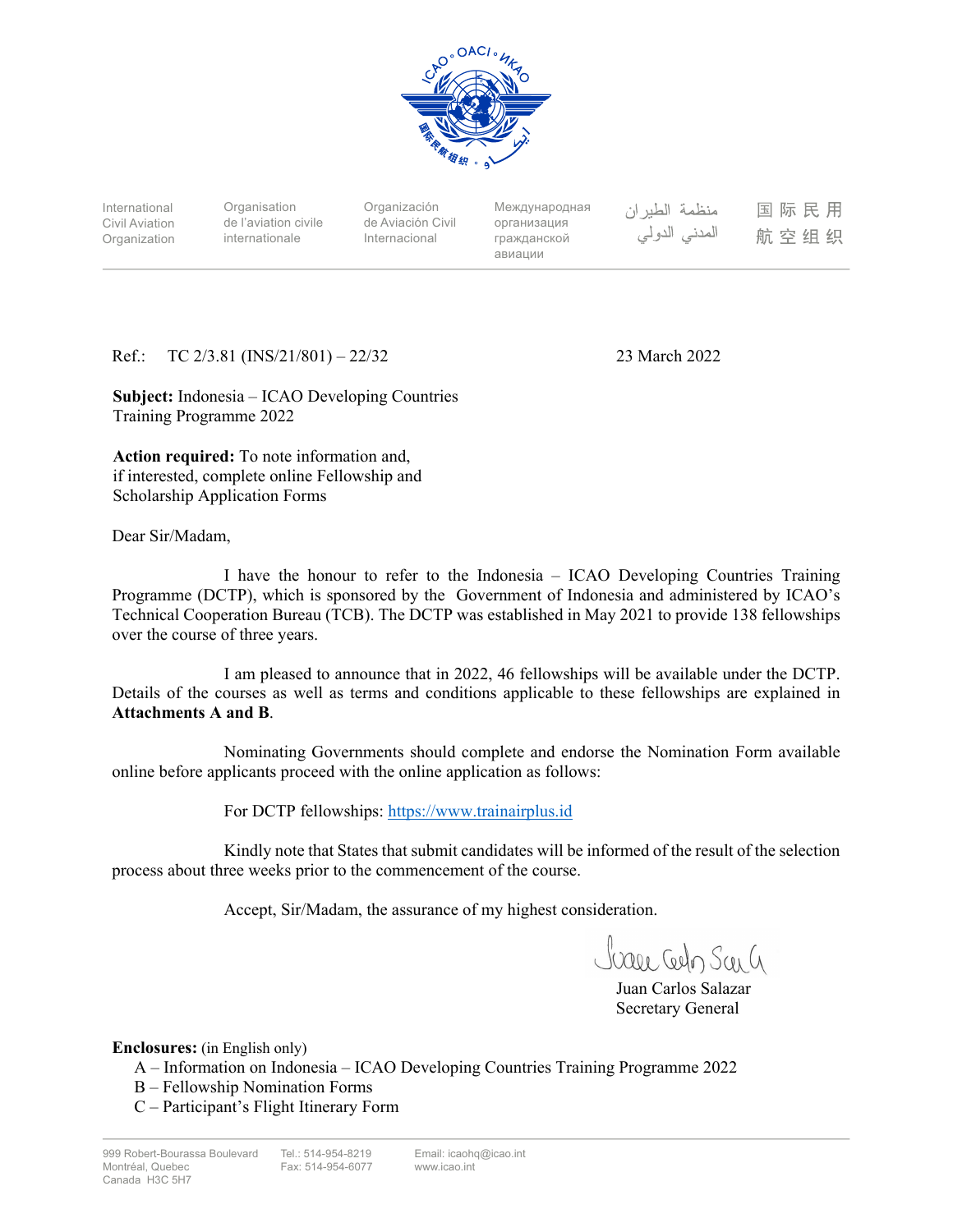#### **ATTACHMENT A to State Letter – TC 2/3.81 (INS/21/801) 22/32**

#### **Indonesia - ICAO Developing Countries Training Programme 2022**

Indonesia and ICAO jointly established the Developing Countries Training Programme (DCTP) in 2022. Sponsored by the Indonesia Government and administered by the ICAO Technical Cooperation Bureau, the DCTP provides fellowships for specialized training program conducted by the Human Resources Development in Transportation Agency (HRDTA)**.** Three training courses will be available in 2022, and we welcome applications from government officials of eligible developing ICAO Member States.

Details of the courses (delivered through live classroom sessions) can be found below, please refer to the fellowships page on **Indonesia TRAINAIR Plus** website for updates https://www.trainairplus.id.

|                                                |              |                   | Application  | Time of Live  |
|------------------------------------------------|--------------|-------------------|--------------|---------------|
| Course                                         | Participants | Date              | Closing Date | Virtual Class |
|                                                |              |                   |              | $(JKT/GMT+7)$ |
| <b>CORSIA</b><br>Offsetting<br>(Carbon)<br>and |              |                   |              | Virtual       |
| Reduction Scheme for International             | 16           | 4 - 8 July 2022   | 31 May 2022  |               |
| Aviation) Verification                         |              |                   |              | Classroom     |
| Air Cargo Safety Management (ASCM              |              |                   |              | Virtual       |
| EN                                             | 15           | $4 - 8$ July 2022 | 31 May 2022  | Classroom     |
| TMC (Training Managers Course)                 | 15           | $4 - 8$ July 2022 | 31 May 2022  | Classroom     |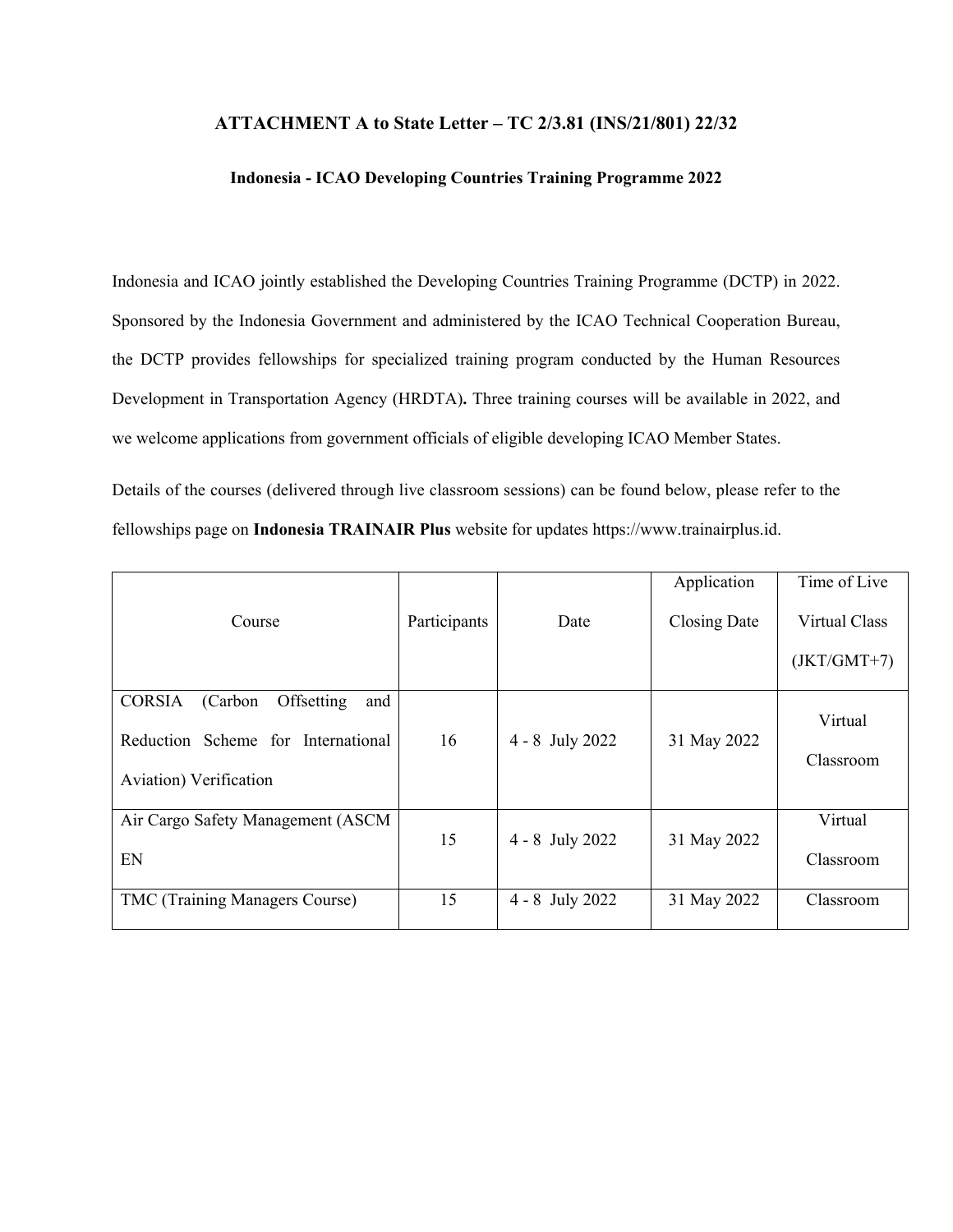#### **Terms of Fellowships and Application Procedures**

The Government of Indonesia will bear the training fees for participants accepted for the courses. Nominating Governments should nominate no more than two candidates for each course and indicate which candidate should take priority if more than one is nominated.

Fellowship applications should be submitted online at https:// www.trainairplus.id by the stated closing dates. Nomination Forms, signed and endorsed by Director-General of Civil Aviation or equivalent, must be completed and submitted as part of the online application.

For enquiries, please contact:

Center For Human Resources Development On Civil Aviation Indonesia

Tel: +62 21 5982207 Fax: +62 21 5982279

Email: registration@trainairplus.id

Civil Aviation Centre of Curug Tel: +62 21 5987196 Fax: +62 21 5985117 Email: training@bp3curug.or.id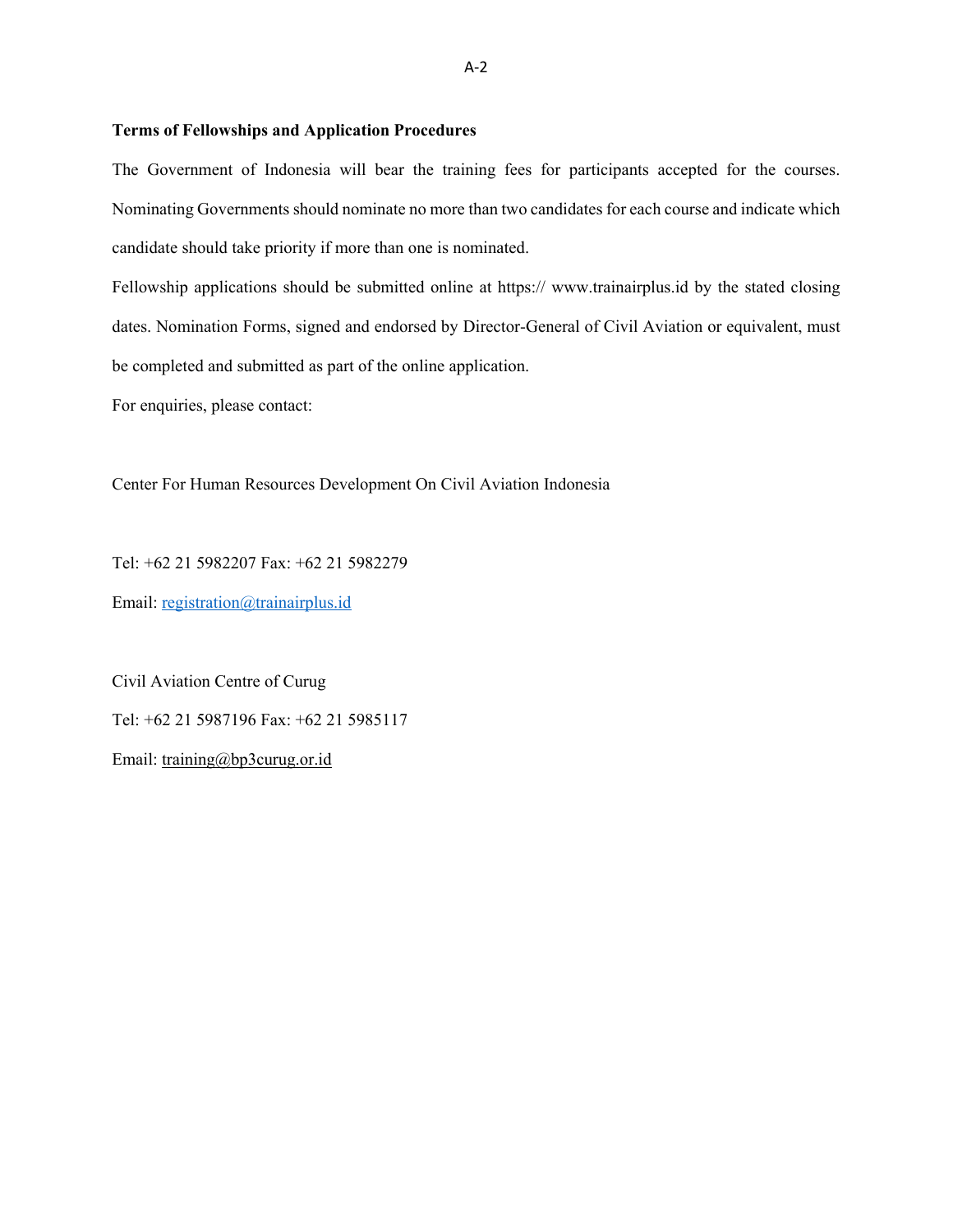# **INDONESIA – ICAO – DEVELOPING COUNTRIES TRAINING PROGRAMME CORSIA (CARBON OFSETTING AND REDUCTION SCHEME FO INTERNATIONAL AVIATION) VERIFICATION COURSE**

1. Course Type: ICAO ITP

- 2. Delivery Mode: Classroom/ Virtual Classroom
- 3. Language: English
- 4. Duration: 3 days / 18 hours
- 5. Maximum Participants: 16
- 6. Description:

Request to Host the Carbon Offsetting and Reduction Scheme for International Aviation (CORSIA) Verification Course provides training on how to verify CO2 Emissions Reports that have been prepared by Aeroplan operators, in accordance with the provisions of the CORSIA Standards and Recommended Practices (SARPs).

7. Objective:

Perform the CORSIA monitoring, reporting, and verification (MRV) requirements as outlined in Annex 16 — *Environmental Protection*, Volume IV, and the *Environmental Technical Manual* (Doc 9501), Volume IV; Apply the verification requirements as outlined in Annex 16, Volume IV and, Doc 9501, Volume IV, including materiality threshold, verification criteria, verification scope and objectives and the Verification Report preparation and submission requirements; Be able to correctly identify the scope of applicability for CORSIA MRV requirements, as well as for CORSIA offsetting requirements; and Apply a working knowledge of the fuel use monitoring methods and of the ICAO CORSIA CO Estimating & Reporting Tool (CERT) as outlined in Annex 16, Volume IV.

8. Entry Requirements:

Working knowledge of ISO 14064-3:2006 is required;

Knowledge of ISO 14065:2013 is desirable.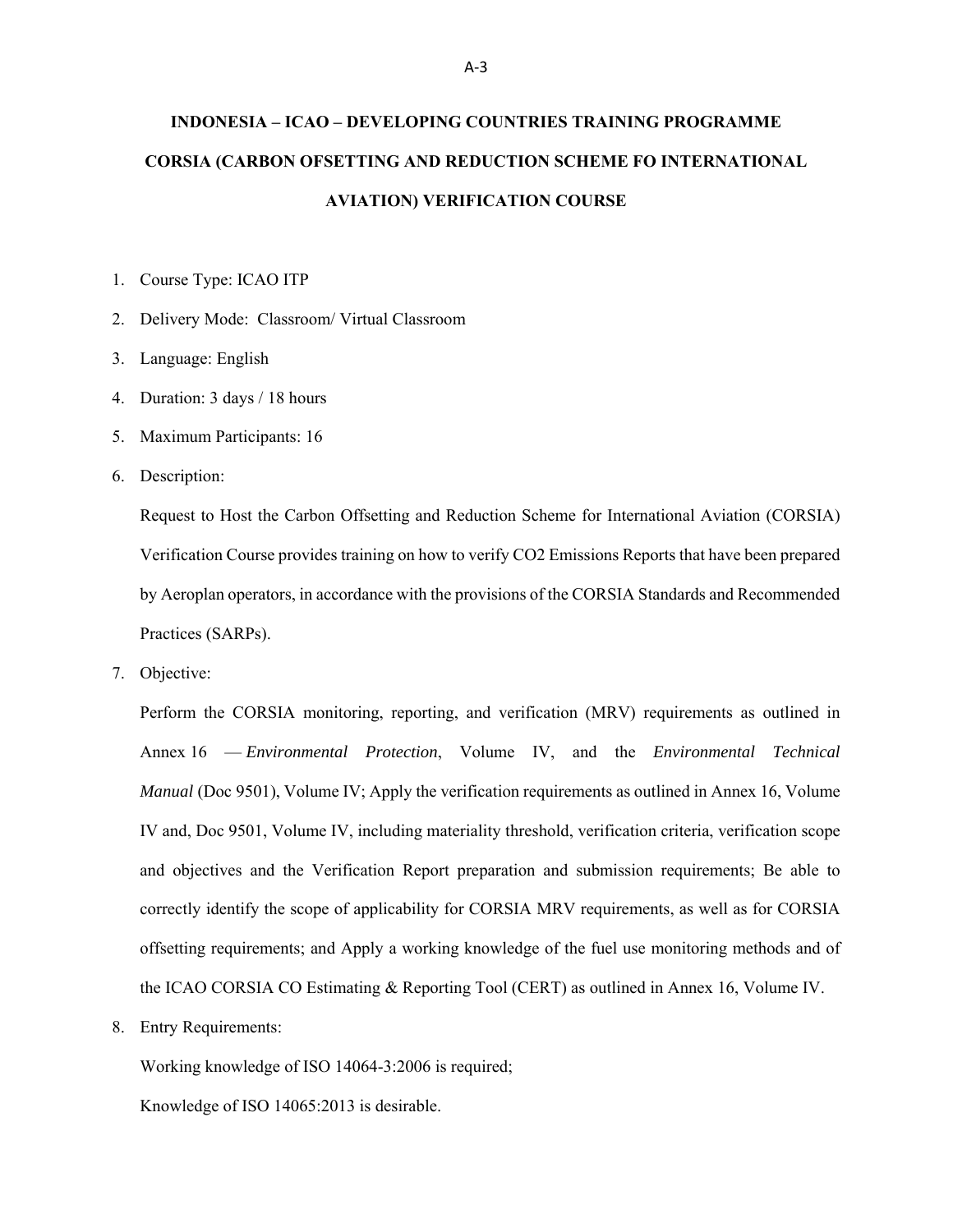#### 9. Expenses: Free

10. Contact Information

Center For Human Resources Development On Civil Aviation Indonesia

Tel: +62 21 5982207 Fax: +62 21 5982279

Email: registration@trainairplus.id

#### **Civil Aviation Centre of Curug**

Tel: +62 21 5987196 Fax: +62 21 5985117

Email: training@bp3curug.or.id

- 11. Process of application and selection
	- a) Access the registration menu on the website (https:// www.trainairplus.id) with your e-mail

address and password

- b) Complete the application form and upload the state letter with official nomination form (Attachment B).
- c) Selection Process by the Indonesia Selection Committee.

#### 12. APPLICATION DEADLINE 31 May 2022 **(18:00, Jakarta Local Time)**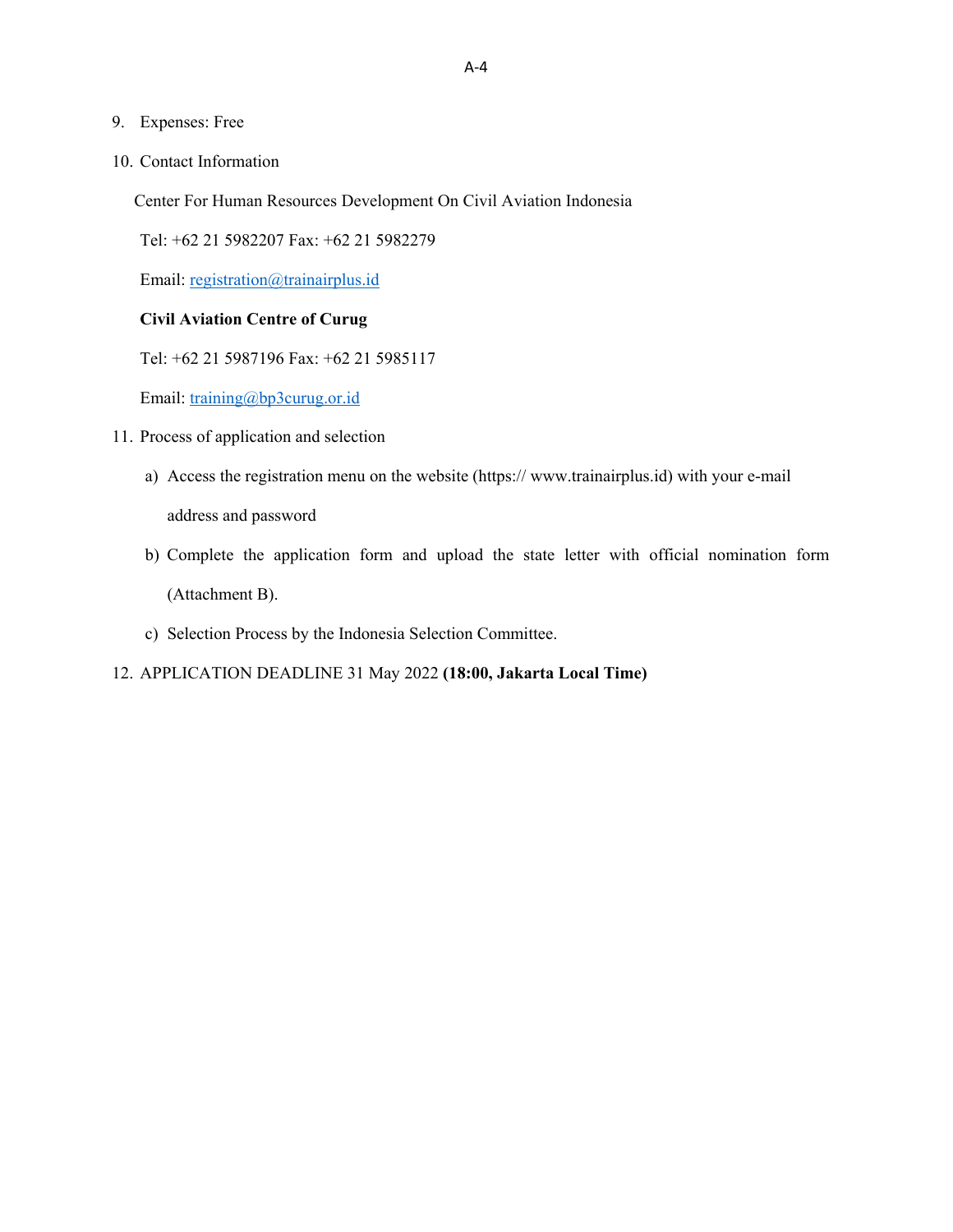## **INDONESIA – ICAO – DEVELOPING COUNTRIES TRAINING PROGRAMME AIR CARGO SAFETY MANAGEMENT (ACSM EN)**

- 1. Course Type: ICAO ITP
- 2. Delivery Mode: Virtual Classroom
- 3. Language: English
- 4. Duration: 5 days
- 5. Maximum Participants: 15
- 6. Description:
- 7. Air CARGO SAFETY MANAGEMENT (ACSM EN)

This course will provide personnel at Civil Aviation Authorities at the State level with the competencies in establishing and maintaining a Dangerous Goods Safety Programme to support the safe operation of aircraft. The competencies developed will be integral to the effective implementation of a State Safety Programme

8. Objective:

After having successfully completed this course, participants will be able to:

- a) Understand how the safe transport of cargo (including dangerous goods) is addressed by ICAO SARPs and a State Safety Programme.
- b) Identify the State's role and responsibilities in managing the safe transport of air cargo (including dangerous goods) and the supporting supply chain.
- c) Apply safety management principles to improve safety performance of operations related to the transport of air cargo including dangerous goods.
- d) Evaluate an operator's capability to safely transport cargo by air (including dangerous goods).
- e) Design a Dangerous Goods training programme that enables inspectors and managers to fulfil their roles and responsibilities to manage the safe transport of cargo.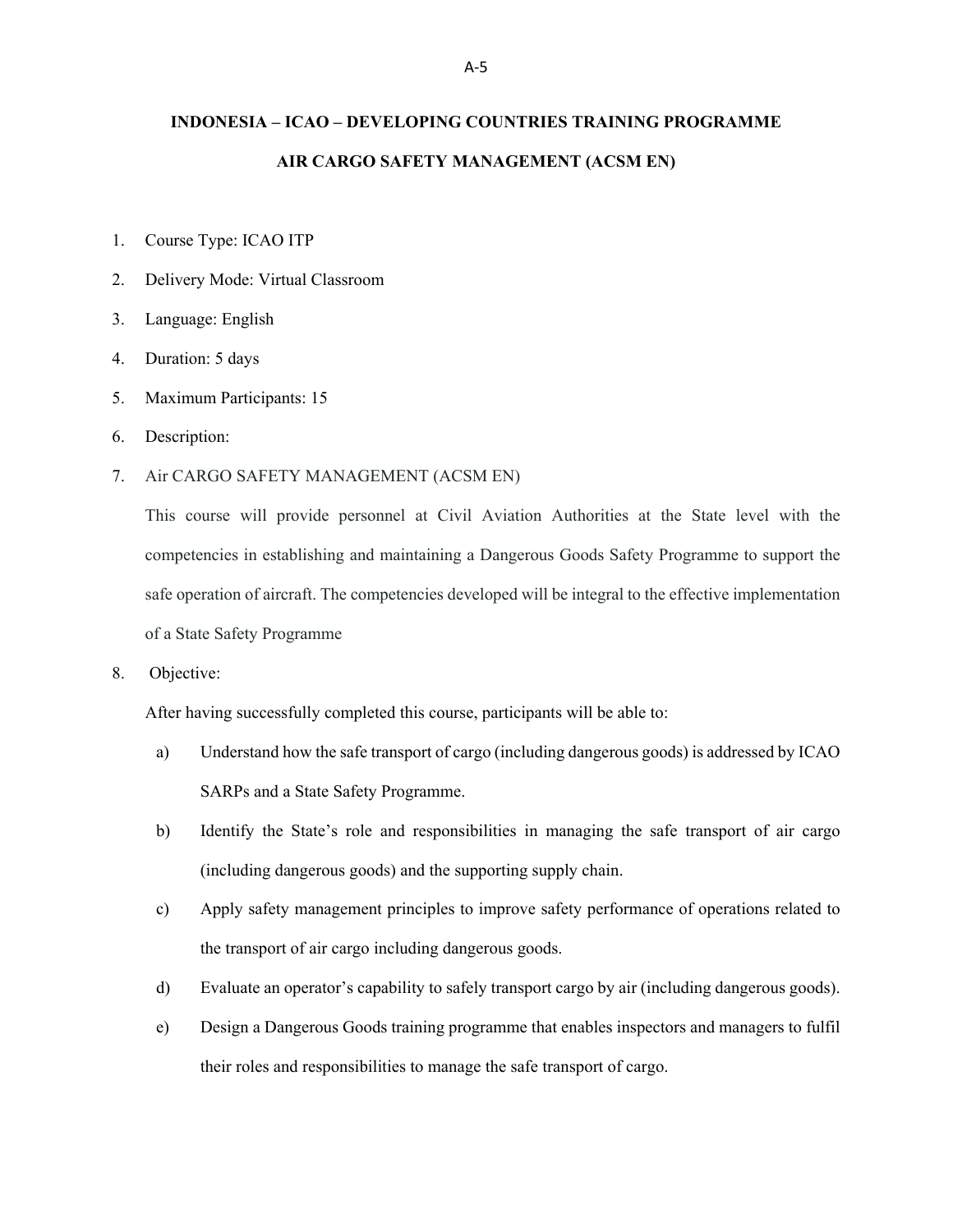9. Target population

This course is designed for current and prospective personnel at the State level involved in supporting the safe transport of cargo (including Dangerous Goods) by air. This includes, but is not limited to;

- a) Personnel involved in oversight and administration of regulations to the transport of dangerous goods by air
- b) Aviation Safety Inspectors
- c) Dangerous Goods Specialists
- d) Flight Operation Managers and Supervisor
- e) Personnel at CAA supporting safety risk management activities associated with the safe operation of aircraft.
- 10. Expenses: Free
- 11. Contact information

Center For Human Resources Development On Civil Aviation Indonesia

Tel: +62 21 5982207 Fax: +62 21 5982279

Email: registration@trainairplus.id

#### **Civil Aviation Centre of Curug**

Tel: +62 21 5987196 Fax: +62 21 5985117

Email: training@bp3curug.or.id

- 12. Process of application and selection
	- a) Access the registration menu on the website (https:// www.trainairplus.id) with your e-mail address and password;
	- b) Complete the application form and upload the state letter with official nomination form (Attachment B);
	- c) Selection Process by the Indonesia Selection Committee.
- 13. APPLICATION DEADLINE 31 May 2022 **(18:00, Jakarta Local Time)**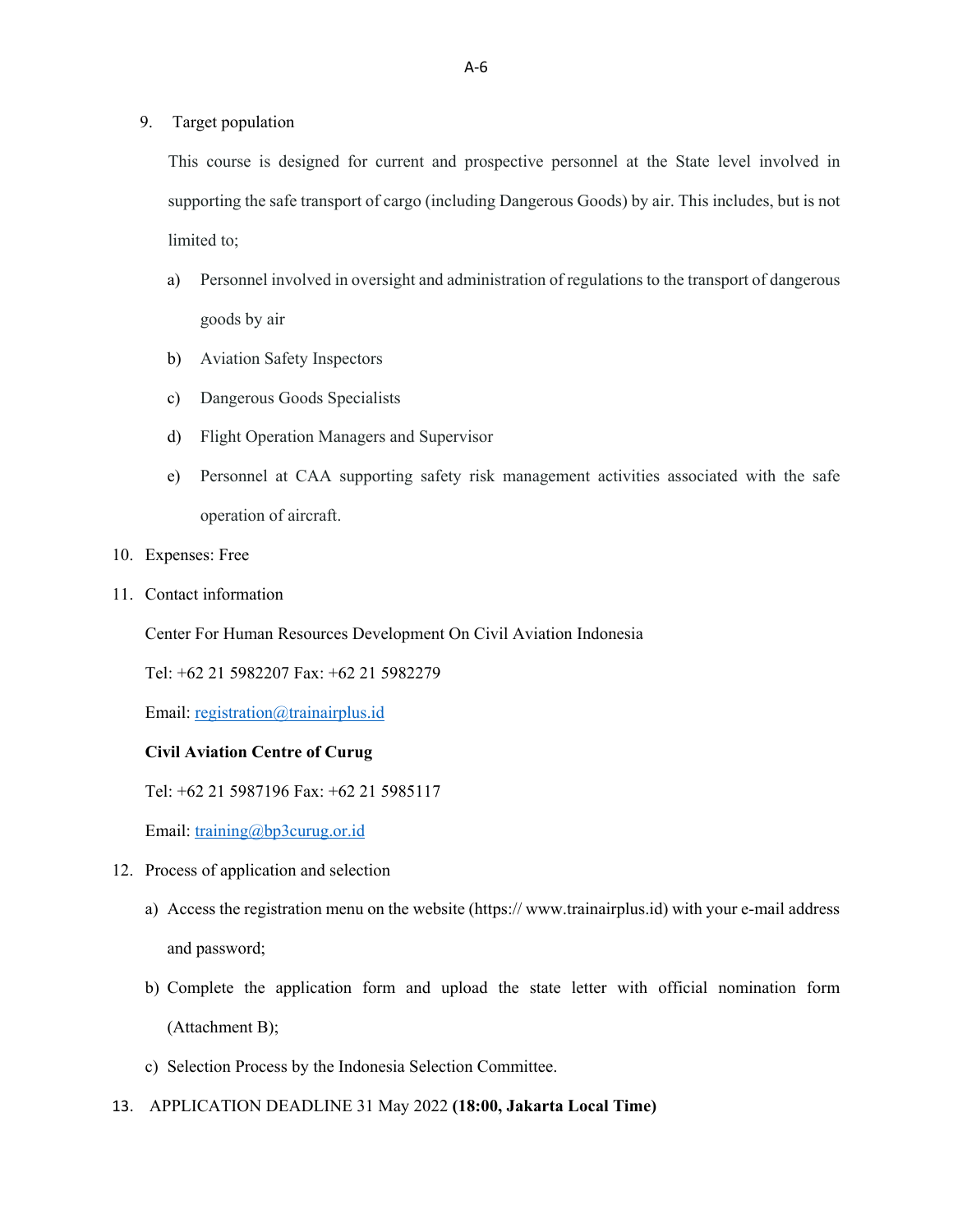## **INDONESIA – ICAO – DEVELOPING COUNTRIES TRAINING PROGRAMME TMC (TRAINING MANAGERS COURSE)**

- 1. Course Type: ICAO ITP
- 2. Delivery Mode: Classroom
- 3. Language: English
- 4. Duration: 4 days / 24 hours
- 5. Maximum Participants: 15
- 6. Description:
- 7. The ICAO TRAINAIR PLUS Training Managers Course (TMC) addresses the operational aspects of managing an aviation training organization that meets the required standards of operation, training delivery, and quality management. It will enable the participants to apply the ICAO training organization assessment guidelines in order to prepare their training organization to meet and maintain operational and quality standards for ICAO recognition.
- 8. Objective:

Upon completion of the course, participants will be able to manage their operational teams to:

- a) Identify requirements for the establishment of an aviation Training Organization;
- b) Evaluate the level of compliance of a training centre with ICAO provisions;
- c) Develop an action plan to ensure compliance of a Training Organization with relevant international requirements.
- 9. Entry Requirements:

Current or future management responsibility or decision authority within the training organization.

10. Expenses:

**Civil Aviation Centre of Curug** will bear the cost of airfare, training fees, accommodation fees and a fixed daily allowance (amount set by the training days) for participants.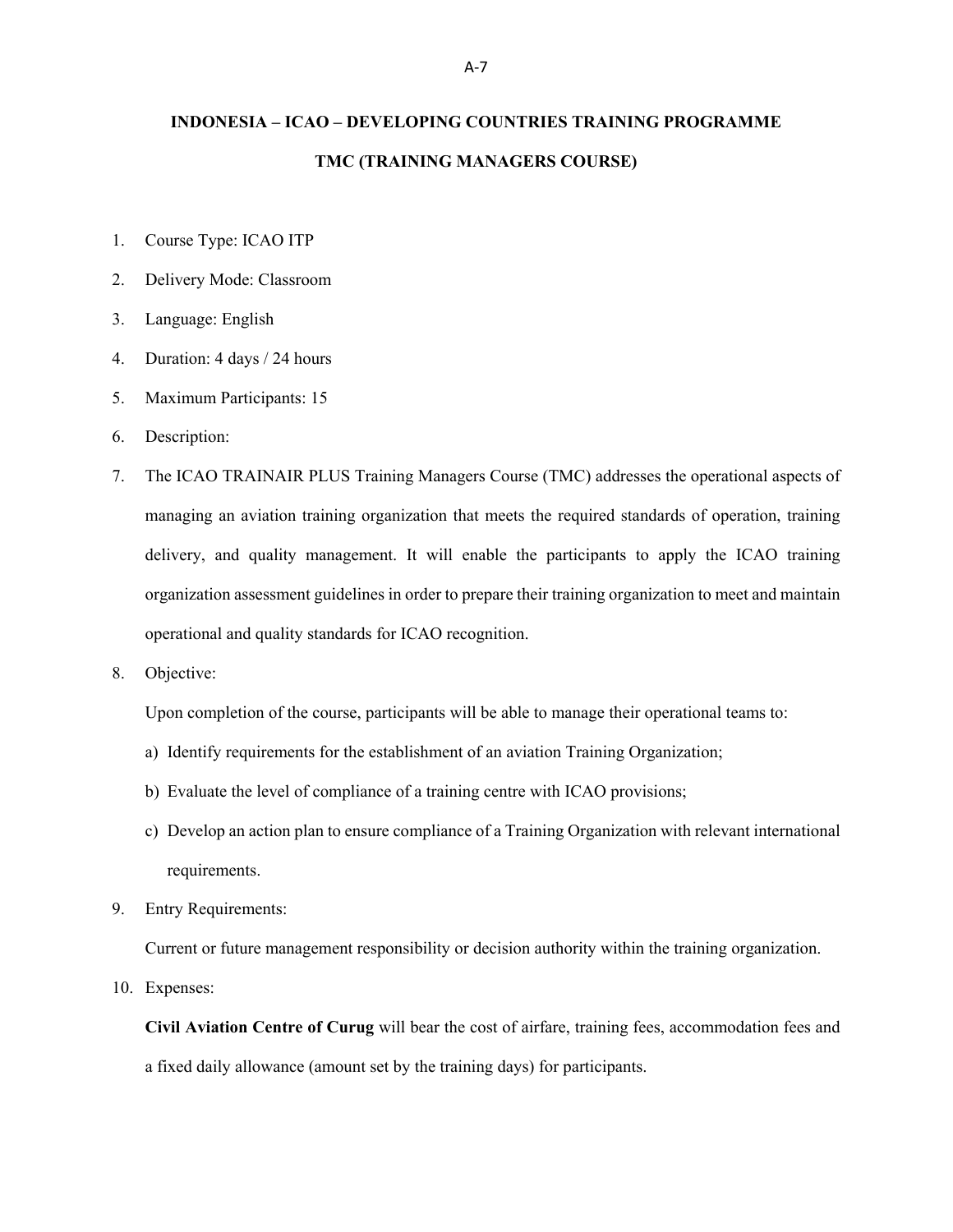If trainees are able to get free air tickets from national air carriers, it is highly recommended, in principle, for them to use their national carrier. If this is not possible, **Civil Aviation Centre of Curug**  will purchase the air tickets.

Trainees should not purchase air tickets unless it is absolutely necessary. If a trainee has to purchase air tickets due to circumstances beyond their control, he/she must contact the person responsible for air tickets in **Civil Aviation Centre of Curug** 

The refund will be paid in cash to the trainees on the training end date only upon submission of verified receipts.

Note: — No refund will be made, if a trainee has purchased air tickets without **Civil Aviation Centre** 

**of Curug**'s prior approval.

11. Contact information

Center For Human Resources Development On Civil Aviation Indonesia

Tel: +62 21 5982207 Fax: +62 21 5982279

Email: registration@trainairplus.id

#### **Civil Aviation Centre of Curug**

Tel: +62 21 5987196 Fax: +62 21 5985117

Email: training@bp3curug.or.id

- 12. Process of application and selection
	- a) Access the registration menu on the website (https:// www.trainairplus.id) with your e-mail address and password;
	- b) Complete the application form and upload the state letter with official nomination form (Attachment B);
	- c) Selection Process by the Indonesia Selection Committee.
- 13. APPLICATION DEADLINE 31 May 2022 **(18:00, Jakarta Local Time)**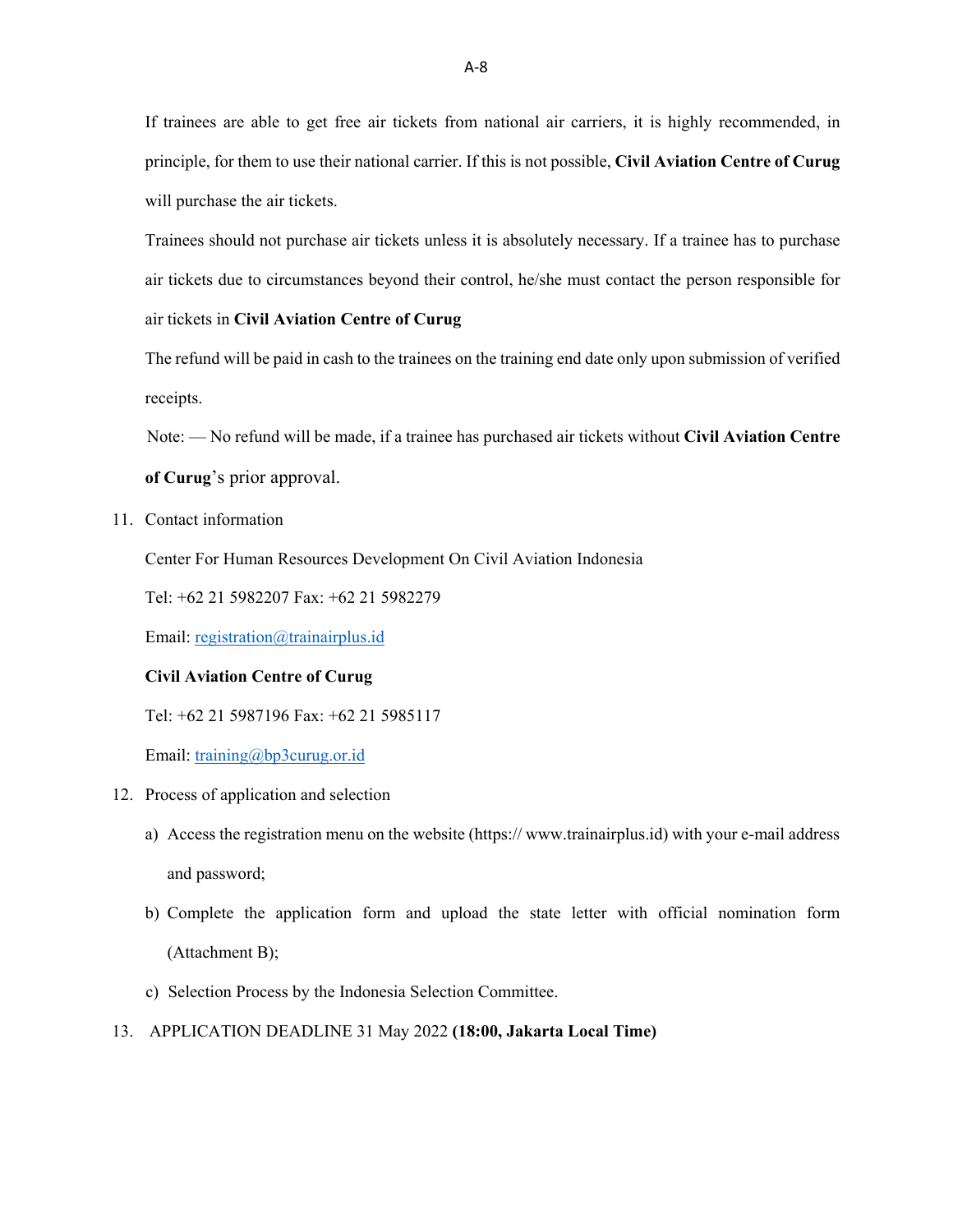## **ATTACHMENT B-1 to State Letter – TC 2/3.81 (INS/21/801) 22/32**

INDONESIA – ICAO – Developing Countries Training Programme

Fellowship Nomination Form (Virtual Course)

Note: *This form must be completed in full, scanned and uploaded via the website* (https:// www.trainairplus.id)*. Incomplete forms will not be considered*.

|                                                                                                                                                                                                                                | (Name of Country)         |
|--------------------------------------------------------------------------------------------------------------------------------------------------------------------------------------------------------------------------------|---------------------------|
|                                                                                                                                                                                                                                | (Full Name)               |
| for participation in the contract of the contract of the contract of the contract of the contract of the contract of the contract of the contract of the contract of the contract of the contract of the contract of the contr | (Name of Training Course) |
| as organized by the Indonesia Government,                                                                                                                                                                                      |                           |
| and certifies that:                                                                                                                                                                                                            |                           |
| the nominee has an adequate knowledge and/or expertise in the training field to fulfill the requirements<br>a)                                                                                                                 |                           |
| for the training course;                                                                                                                                                                                                       |                           |
| the nominee is proficient in spoken and written English, which enables him/her to participate in the<br>b)                                                                                                                     |                           |
| training.                                                                                                                                                                                                                      |                           |
| Name of Authorizing Official: Cambridge Contract Contract Contract Contract Contract Contract Contract Contract Contract Contract Contract Contract Contract Contract Contract Contract Contract Contract Contract Contract Co |                           |
| Date:<br><u> 1989 - Johann John Stone, mensk politik en oantal fan it ferstjer oantal fan de oarskeiden fan de oarskeiden</u>                                                                                                  | Signature:                |

Authorizing Official's Signature)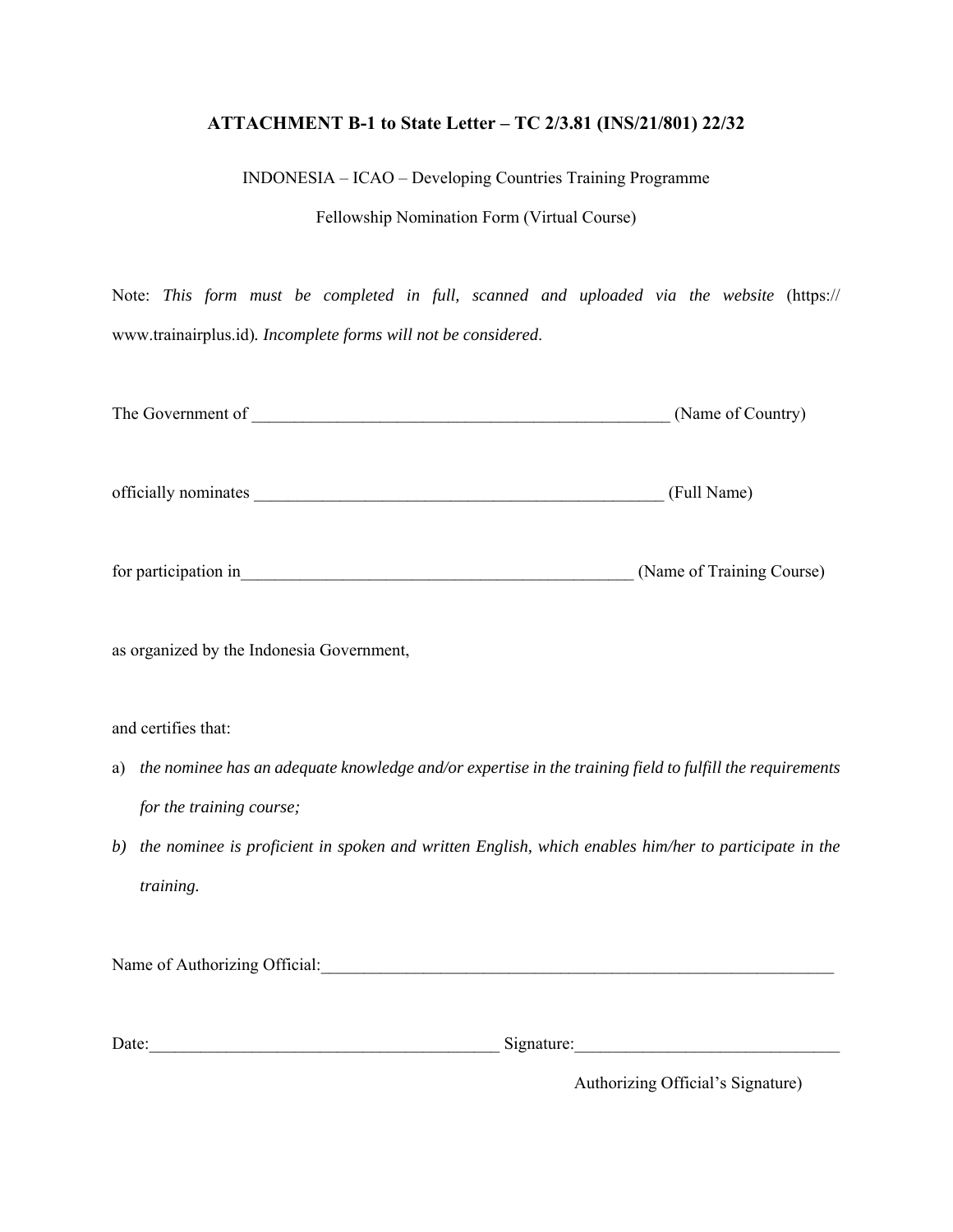| <b>Nominee's Contact Information</b> |         |
|--------------------------------------|---------|
| Name of Organization:                |         |
| Position/Title:                      |         |
| Telephone:                           | E-mail: |

(Official Seal or Stamp Here)

 $-$  END  $-$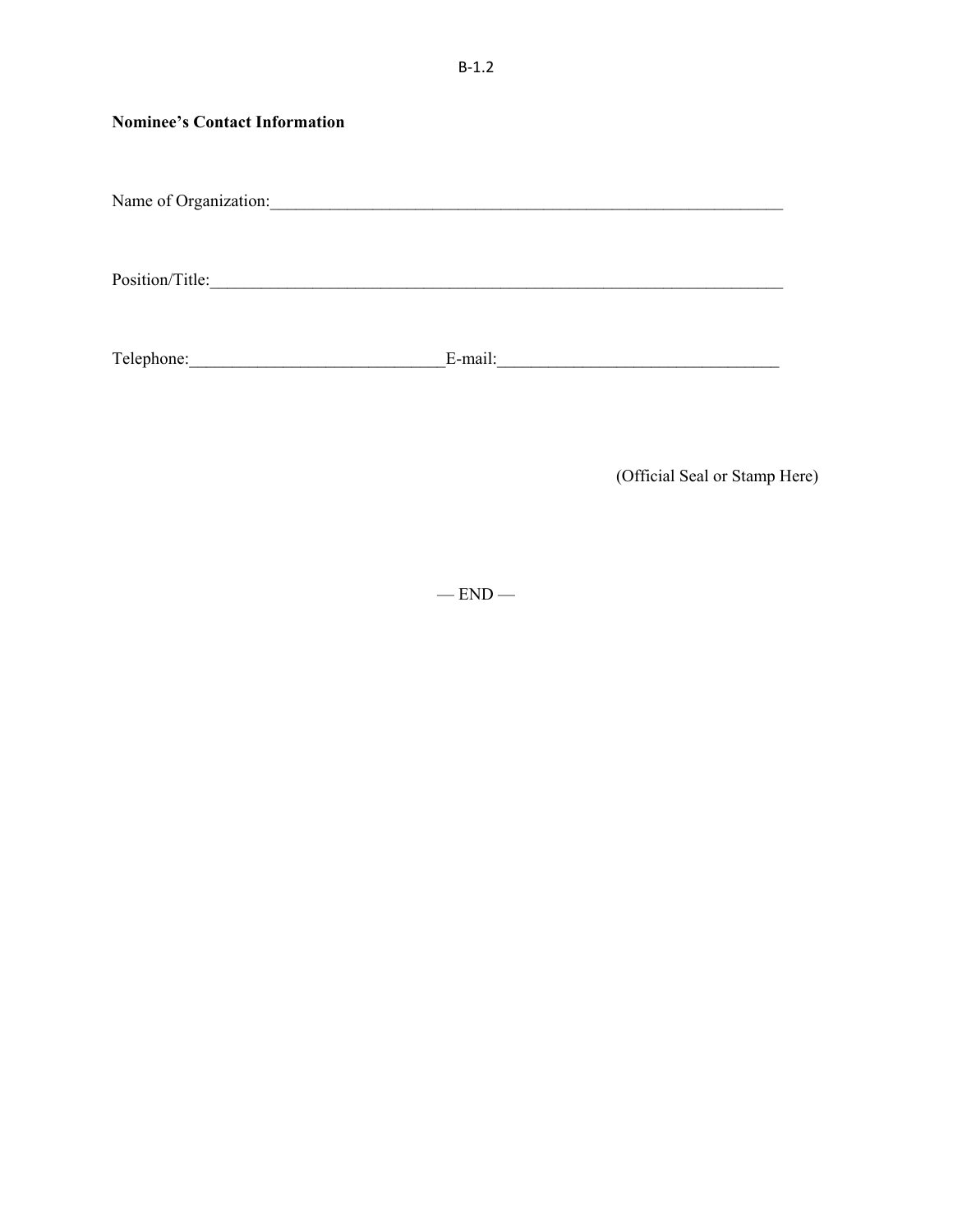## **ATTACHMENT B-2 to State Letter – TC 2/3.81 (INS/21/801) 22/32**

### INDONESIA – ICAO – Developing Countries Training Programme fellowship Nomination Form

(*Should be completed by participants of Training Manger Course/TMC*)

## **INDONESIA – ICAO – Developing Countries Training Programme Fellowship Nomination Form**

Note: This form must be completed in full and forwarded to ATHRD Indonesia and ICAO prior to the closing date of the course. Please Type or Print clearly in CAPITAL LETTERS and prepare two copies including the original. The words "NIL" or N/A" should be used where applicable. Do not leave any spaces blank. Incomplete forms will notbe considered.

|                                                                                                                                                                                                                                | <b>PART I - NOMINATION BY GOVERNMENT</b>                                                                                                                                                                                                                                                                                                                                          |      |
|--------------------------------------------------------------------------------------------------------------------------------------------------------------------------------------------------------------------------------|-----------------------------------------------------------------------------------------------------------------------------------------------------------------------------------------------------------------------------------------------------------------------------------------------------------------------------------------------------------------------------------|------|
|                                                                                                                                                                                                                                | The Government of <u>hereby:</u><br>(name of State) hereby:                                                                                                                                                                                                                                                                                                                       |      |
|                                                                                                                                                                                                                                |                                                                                                                                                                                                                                                                                                                                                                                   |      |
| Nominates: Mr./Mrs./Ms.<br>1.                                                                                                                                                                                                  | (full name)                                                                                                                                                                                                                                                                                                                                                                       |      |
|                                                                                                                                                                                                                                | for (course name)                                                                                                                                                                                                                                                                                                                                                                 |      |
|                                                                                                                                                                                                                                |                                                                                                                                                                                                                                                                                                                                                                                   |      |
|                                                                                                                                                                                                                                | (course dates)                                                                                                                                                                                                                                                                                                                                                                    |      |
| 2.<br>Declares that the objectives of this fellowship are:                                                                                                                                                                     |                                                                                                                                                                                                                                                                                                                                                                                   |      |
|                                                                                                                                                                                                                                |                                                                                                                                                                                                                                                                                                                                                                                   |      |
|                                                                                                                                                                                                                                |                                                                                                                                                                                                                                                                                                                                                                                   |      |
|                                                                                                                                                                                                                                |                                                                                                                                                                                                                                                                                                                                                                                   |      |
|                                                                                                                                                                                                                                |                                                                                                                                                                                                                                                                                                                                                                                   |      |
| Certifies that:<br>4.<br>course requested;<br>$\mathbf{c})$                                                                                                                                                                    | a) the nominee will be in possession of a valid travel document beyond the scheduled terminationdate of the<br>b) all information provided by the nominee is complete and correct; and<br>the nominee has an adequate knowledge of and/or expertise in the training field and Englishlanguage<br>proficiency allowing him/her to successfully participate in the training course. |      |
| Contact Information:                                                                                                                                                                                                           |                                                                                                                                                                                                                                                                                                                                                                                   |      |
| Tel: The Commission of the Commission of the Commission of the Commission of the Commission of the Commission of the Commission of the Commission of the Commission of the Commission of the Commission of the Commission of t | Name of Organization: (Type or print clearly)                                                                                                                                                                                                                                                                                                                                     |      |
|                                                                                                                                                                                                                                |                                                                                                                                                                                                                                                                                                                                                                                   |      |
|                                                                                                                                                                                                                                | Name of Authorized Official: (Type or print clearly)                                                                                                                                                                                                                                                                                                                              |      |
|                                                                                                                                                                                                                                |                                                                                                                                                                                                                                                                                                                                                                                   |      |
| $E$ -mail:                                                                                                                                                                                                                     |                                                                                                                                                                                                                                                                                                                                                                                   |      |
|                                                                                                                                                                                                                                | (AFFIX OFFICIAL SEAL OR STAMP)                                                                                                                                                                                                                                                                                                                                                    |      |
|                                                                                                                                                                                                                                |                                                                                                                                                                                                                                                                                                                                                                                   |      |
|                                                                                                                                                                                                                                | Signature of Civil Aviation Authority                                                                                                                                                                                                                                                                                                                                             | Date |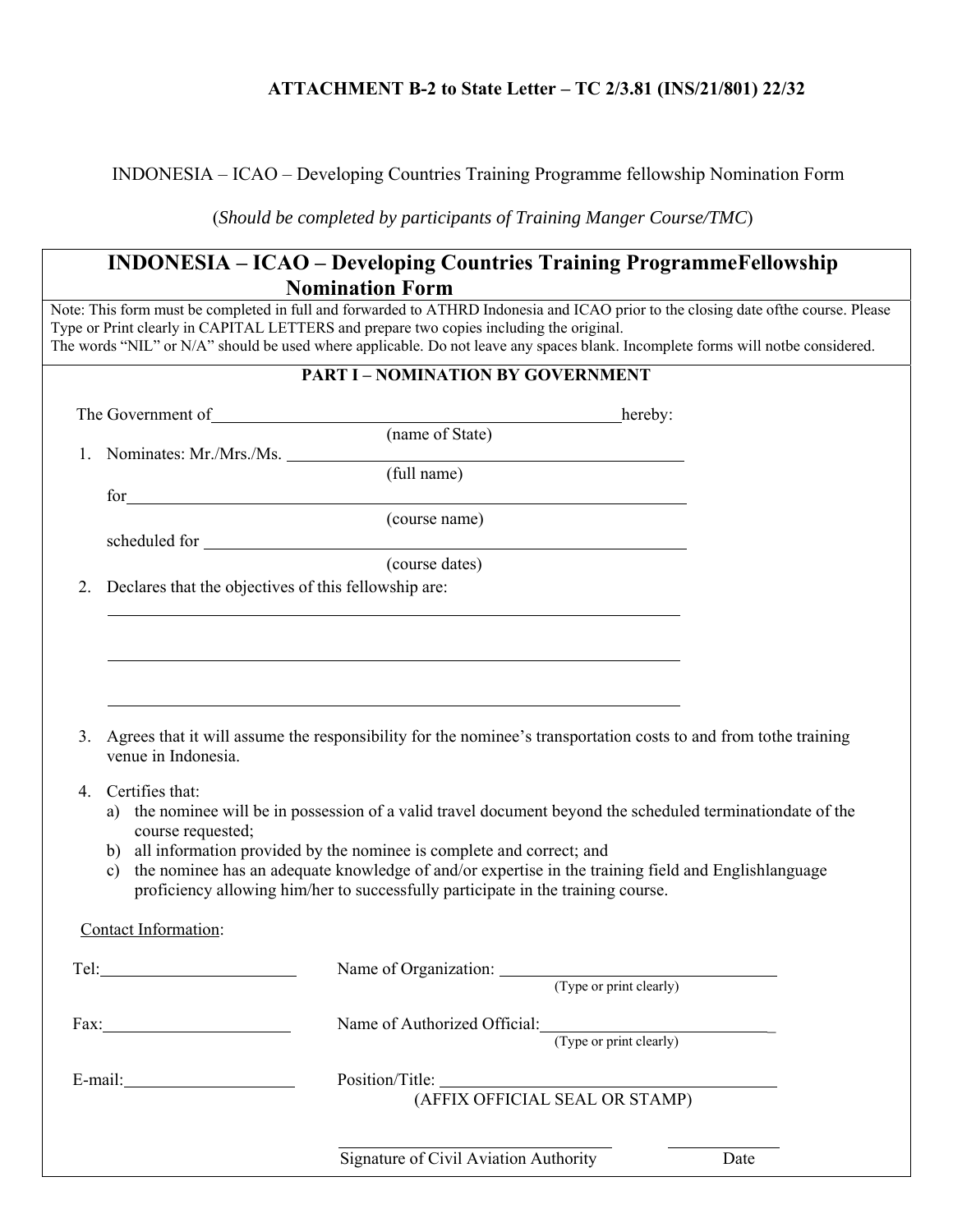|                            | <b>INDONESIA – ICAO – Developing Countries Training Programme</b> | <b>Fellowship Nomination Form</b>           |                |    |                                 |                                             |  |
|----------------------------|-------------------------------------------------------------------|---------------------------------------------|----------------|----|---------------------------------|---------------------------------------------|--|
|                            |                                                                   | <b>PART II - NOMINEE'S PERSONAL HISTORY</b> |                |    |                                 | (PHOTO)                                     |  |
|                            | 1. Name: (Mr./Mrs./Ms. First/Middle/Last Name)                    |                                             |                |    | Date of birth: (Month/Day/Year) |                                             |  |
| Male                       | Sex<br>Female                                                     | Marital status                              |                |    | Nationality                     |                                             |  |
| 2. Language ability:       |                                                                   |                                             |                |    |                                 |                                             |  |
| 3. Education record:<br>a) | School education record:                                          |                                             |                |    |                                 |                                             |  |
|                            | Name/town/country of school/s attended                            |                                             | Period<br>from | to |                                 | Grade completed and certificate<br>acquired |  |
|                            |                                                                   |                                             |                |    |                                 |                                             |  |
| b)                         | College/university education record:                              |                                             |                |    |                                 |                                             |  |
|                            | Name of college/university                                        | Period<br>Subject/s studies<br>from<br>to   |                |    | Degree/diploma acquired         |                                             |  |
|                            |                                                                   |                                             |                |    |                                 |                                             |  |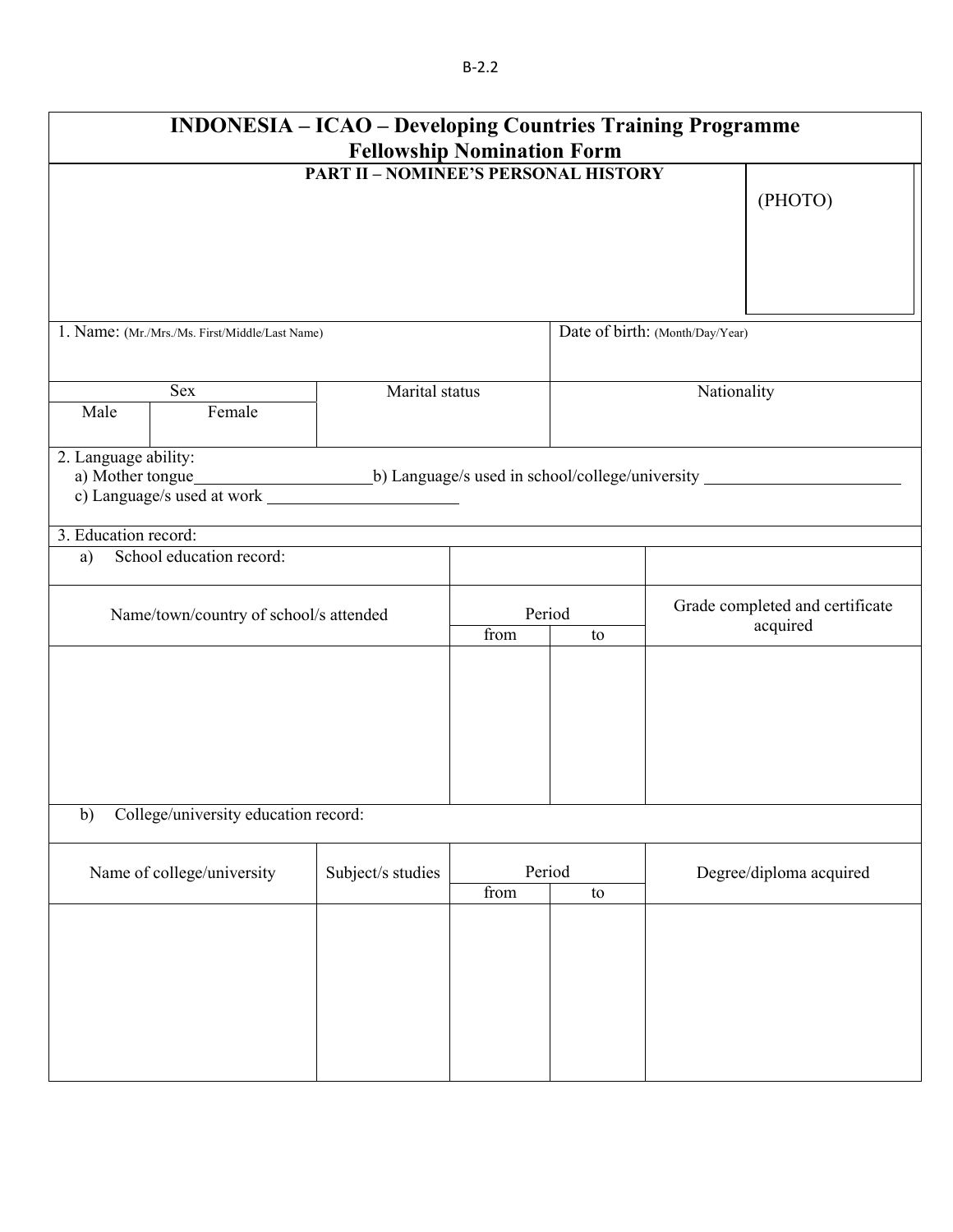#### B‐2.3

| <b>INDONESIA – ICAO – Developing Countries Training Programme</b> |
|-------------------------------------------------------------------|
| <b>Fellowship Nomination Form</b>                                 |

| Technical and/or specialized training record:<br>c)                          |                                                                                                                       |                          |               |                     |                                 |  |  |
|------------------------------------------------------------------------------|-----------------------------------------------------------------------------------------------------------------------|--------------------------|---------------|---------------------|---------------------------------|--|--|
| Name and place of training institute                                         | Subject/s<br>studies                                                                                                  | Period<br>from<br>to     |               | Duration<br>(weeks) | Diploma/certificate<br>acquired |  |  |
|                                                                              |                                                                                                                       |                          |               |                     |                                 |  |  |
|                                                                              |                                                                                                                       |                          |               |                     |                                 |  |  |
|                                                                              |                                                                                                                       |                          |               |                     |                                 |  |  |
|                                                                              |                                                                                                                       |                          |               |                     |                                 |  |  |
|                                                                              |                                                                                                                       |                          |               |                     |                                 |  |  |
| 4. Employment:                                                               |                                                                                                                       |                          |               |                     |                                 |  |  |
|                                                                              |                                                                                                                       |                          |               |                     |                                 |  |  |
|                                                                              |                                                                                                                       |                          |               | $E$ -mail           |                                 |  |  |
| Tel. No. Country code Area code Number Fax No. Country code Area code Number | <u> 1989 - Johann Stoff, deutscher Stoff, der Stoff, der Stoff, der Stoff, der Stoff, der Stoff, der Stoff, der S</u> |                          |               |                     |                                 |  |  |
| Type of Organization: Government / Public                                    |                                                                                                                       | Private                  | International |                     | Others                          |  |  |
|                                                                              |                                                                                                                       |                          |               |                     |                                 |  |  |
|                                                                              |                                                                                                                       |                          |               |                     |                                 |  |  |
| Employment record: (indicate last five years and/or last two positions)      |                                                                                                                       |                          |               |                     |                                 |  |  |
| Employer                                                                     | Position last                                                                                                         | Period                   |               |                     | Duties and responsibilities     |  |  |
| (name of company/organization)                                               | held                                                                                                                  | $\overline{\text{from}}$ | to            |                     |                                 |  |  |
|                                                                              |                                                                                                                       |                          |               |                     |                                 |  |  |
|                                                                              |                                                                                                                       |                          |               |                     |                                 |  |  |
|                                                                              |                                                                                                                       |                          |               |                     |                                 |  |  |
|                                                                              |                                                                                                                       |                          |               |                     |                                 |  |  |
|                                                                              |                                                                                                                       |                          |               |                     |                                 |  |  |
|                                                                              |                                                                                                                       |                          |               |                     |                                 |  |  |
|                                                                              |                                                                                                                       |                          |               |                     |                                 |  |  |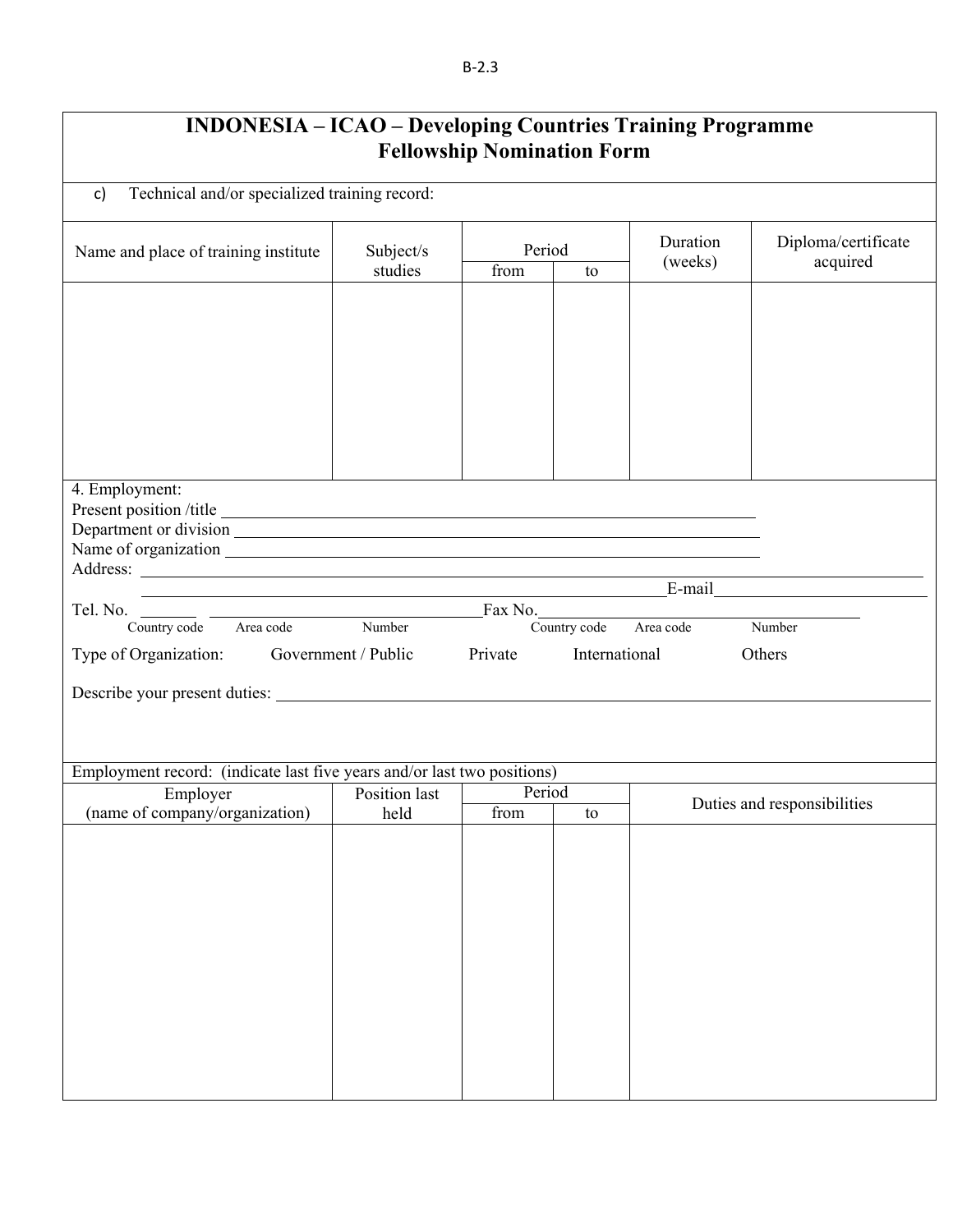B‐2.4

| <b>INDONESIA – ICAO – Developing Countries Training Programme</b><br><b>Fellowship Nomination Form</b>                                                                                                   |                                                                                                    |                                                                                       |      |      |      |                                                                                                                  |  |
|----------------------------------------------------------------------------------------------------------------------------------------------------------------------------------------------------------|----------------------------------------------------------------------------------------------------|---------------------------------------------------------------------------------------|------|------|------|------------------------------------------------------------------------------------------------------------------|--|
|                                                                                                                                                                                                          |                                                                                                    |                                                                                       |      |      |      |                                                                                                                  |  |
|                                                                                                                                                                                                          |                                                                                                    |                                                                                       |      |      |      |                                                                                                                  |  |
|                                                                                                                                                                                                          | Describe your expectations from participation in this training course:                             |                                                                                       |      |      |      |                                                                                                                  |  |
|                                                                                                                                                                                                          |                                                                                                    |                                                                                       |      |      |      |                                                                                                                  |  |
|                                                                                                                                                                                                          |                                                                                                    | 6. Former training in Indonesia (if any)                                              | Yes  |      | No   |                                                                                                                  |  |
|                                                                                                                                                                                                          |                                                                                                    | Name of programme                                                                     |      |      |      | $Period Month / Year$                                                                                            |  |
|                                                                                                                                                                                                          |                                                                                                    |                                                                                       |      |      |      |                                                                                                                  |  |
|                                                                                                                                                                                                          |                                                                                                    | 7. English language proficiency                                                       |      |      |      | In case you speak English as a foreign language, you are required to indicate your English language proficiency. |  |
|                                                                                                                                                                                                          |                                                                                                    | If available, indicate any of your English proficiency test scores:                   |      |      |      |                                                                                                                  |  |
|                                                                                                                                                                                                          |                                                                                                    | TOEFL: Score TOEIC: Score Score                                                       |      |      |      |                                                                                                                  |  |
|                                                                                                                                                                                                          |                                                                                                    |                                                                                       |      |      |      | Score                                                                                                            |  |
|                                                                                                                                                                                                          |                                                                                                    |                                                                                       |      |      |      | If you do not have any official test score, please self-assess your English language proficiency below.          |  |
|                                                                                                                                                                                                          |                                                                                                    | Excellent                                                                             | Good | Fair | Poor | Remarks                                                                                                          |  |
| <b>Listening</b>                                                                                                                                                                                         |                                                                                                    |                                                                                       |      |      |      |                                                                                                                  |  |
| <b>Speaking</b>                                                                                                                                                                                          |                                                                                                    |                                                                                       |      |      |      |                                                                                                                  |  |
| Writing                                                                                                                                                                                                  |                                                                                                    |                                                                                       |      |      |      |                                                                                                                  |  |
| Reading                                                                                                                                                                                                  |                                                                                                    |                                                                                       |      |      |      |                                                                                                                  |  |
|                                                                                                                                                                                                          |                                                                                                    |                                                                                       |      |      |      |                                                                                                                  |  |
| 8. Nominee's statement:                                                                                                                                                                                  |                                                                                                    |                                                                                       |      |      |      |                                                                                                                  |  |
| (i)                                                                                                                                                                                                      |                                                                                                    | I receive written notification and instructions of the award of fellowship from ICAO. |      |      |      | I understand that the fellowship will not become effective and no travel can be undertaken until                 |  |
| (ii)                                                                                                                                                                                                     |                                                                                                    | Should I be awarded this fellowship I hereby undertake to:                            |      |      |      |                                                                                                                  |  |
| a)                                                                                                                                                                                                       |                                                                                                    |                                                                                       |      |      |      | Conduct myself, at all times, in a manner compatible with my status as holder of an ICAO fellowship.             |  |
| Devote all my time during the fellowship programme to the successful pursuit of my studies as directed by the<br>b)<br>Human Resources Development in Transportation Agency (HRDTA), Indonesia and ICAO. |                                                                                                    |                                                                                       |      |      |      |                                                                                                                  |  |
| Refrain from engaging in political, commercial, or any activities detrimental to Indonesia.<br>$\mathbf{c})$                                                                                             |                                                                                                    |                                                                                       |      |      |      |                                                                                                                  |  |
| Return to my country following the termination of the course and apply my newly acquired knowledge to<br>d)<br>further the development of civil aviation in my country.                                  |                                                                                                    |                                                                                       |      |      |      |                                                                                                                  |  |
| (iii)                                                                                                                                                                                                    | I certify to the best of my knowledge that all the information given above is true in all aspects. |                                                                                       |      |      |      |                                                                                                                  |  |
|                                                                                                                                                                                                          |                                                                                                    |                                                                                       |      |      |      |                                                                                                                  |  |
|                                                                                                                                                                                                          |                                                                                                    | Nominee's signature                                                                   |      | Date |      |                                                                                                                  |  |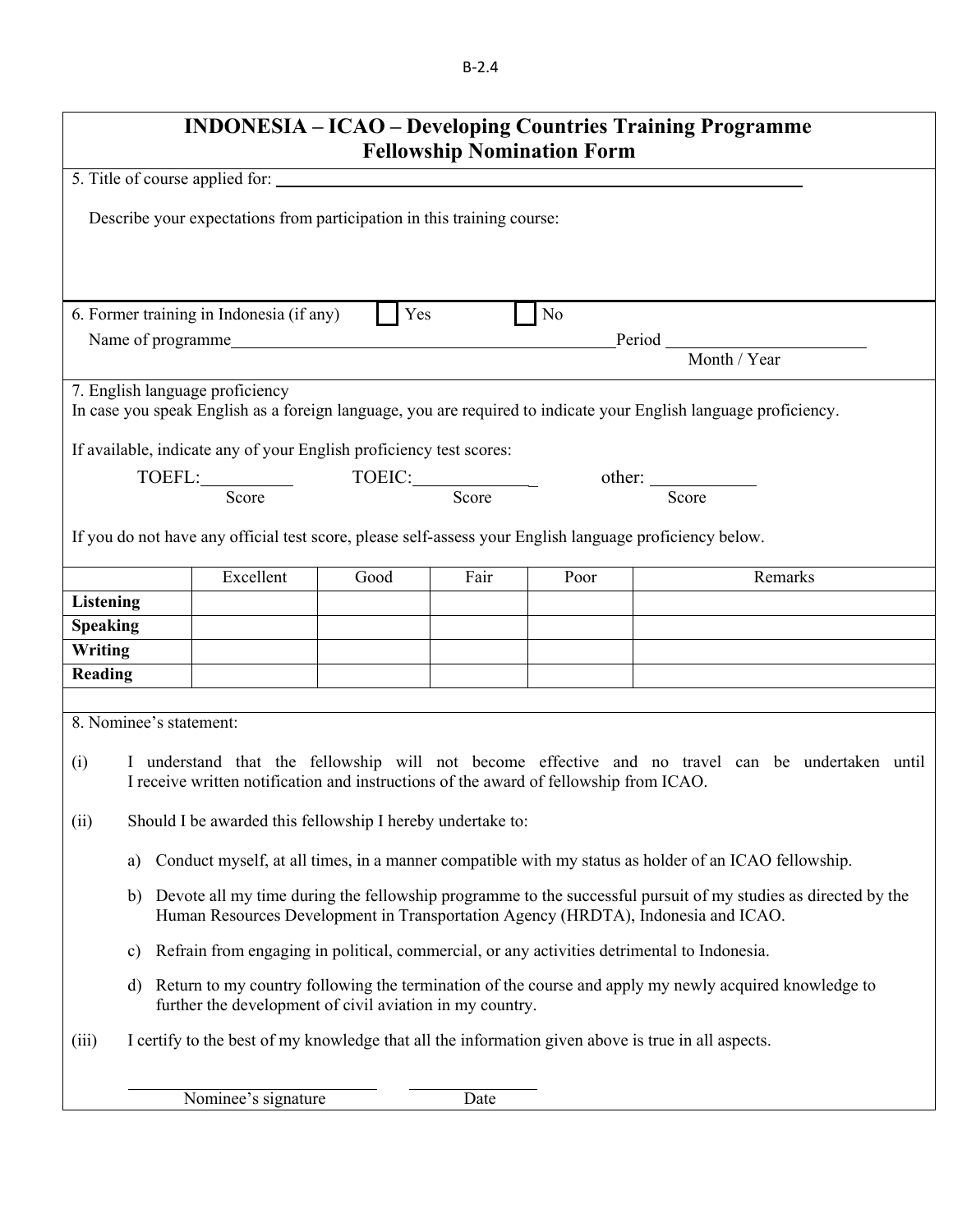|                                                 | <b>INDONESIA – ICAO – Developing Countries Training Programme</b><br><b>Fellowship Nomination Form</b>                                                                                                                                                                                    |
|-------------------------------------------------|-------------------------------------------------------------------------------------------------------------------------------------------------------------------------------------------------------------------------------------------------------------------------------------------|
| etc.) should not be forwarded unless requested. | <b>PART III - NOMINEE'S MEDICAL REPORT</b><br>Note: Every nominee must undergo a medical examination conducted by a registered medical practitioner including<br>thorough clinical and laboratory examination and X-ray of chest. Medical papers (examination, laboratory, X-ray results, |
| undersigned, Dr.<br>The                         | having completed the medical examination<br>of the nominee Mr./Mrs./Ms. ________________________________, whose photograph appears below, certifies the following:                                                                                                                        |
| The Nominee:                                    | ([X] check below as appropriate)<br>N <sub>O</sub><br><b>YES</b>                                                                                                                                                                                                                          |
|                                                 |                                                                                                                                                                                                                                                                                           |
|                                                 |                                                                                                                                                                                                                                                                                           |
|                                                 |                                                                                                                                                                                                                                                                                           |
|                                                 |                                                                                                                                                                                                                                                                                           |
|                                                 |                                                                                                                                                                                                                                                                                           |
|                                                 | 6. Is free from ailments that require treatment or periodic medical examination                                                                                                                                                                                                           |
| Additional comments:                            |                                                                                                                                                                                                                                                                                           |
|                                                 | Photograph of Nominee                                                                                                                                                                                                                                                                     |
|                                                 | (to be affixed before<br>examination)                                                                                                                                                                                                                                                     |
|                                                 |                                                                                                                                                                                                                                                                                           |
|                                                 |                                                                                                                                                                                                                                                                                           |
|                                                 |                                                                                                                                                                                                                                                                                           |
| Date                                            | Signature of Medical Practitioner                                                                                                                                                                                                                                                         |
|                                                 | AFFIX OFFICIAL SEAL OR STAMP<br>(to be affixed across photograph also)                                                                                                                                                                                                                    |